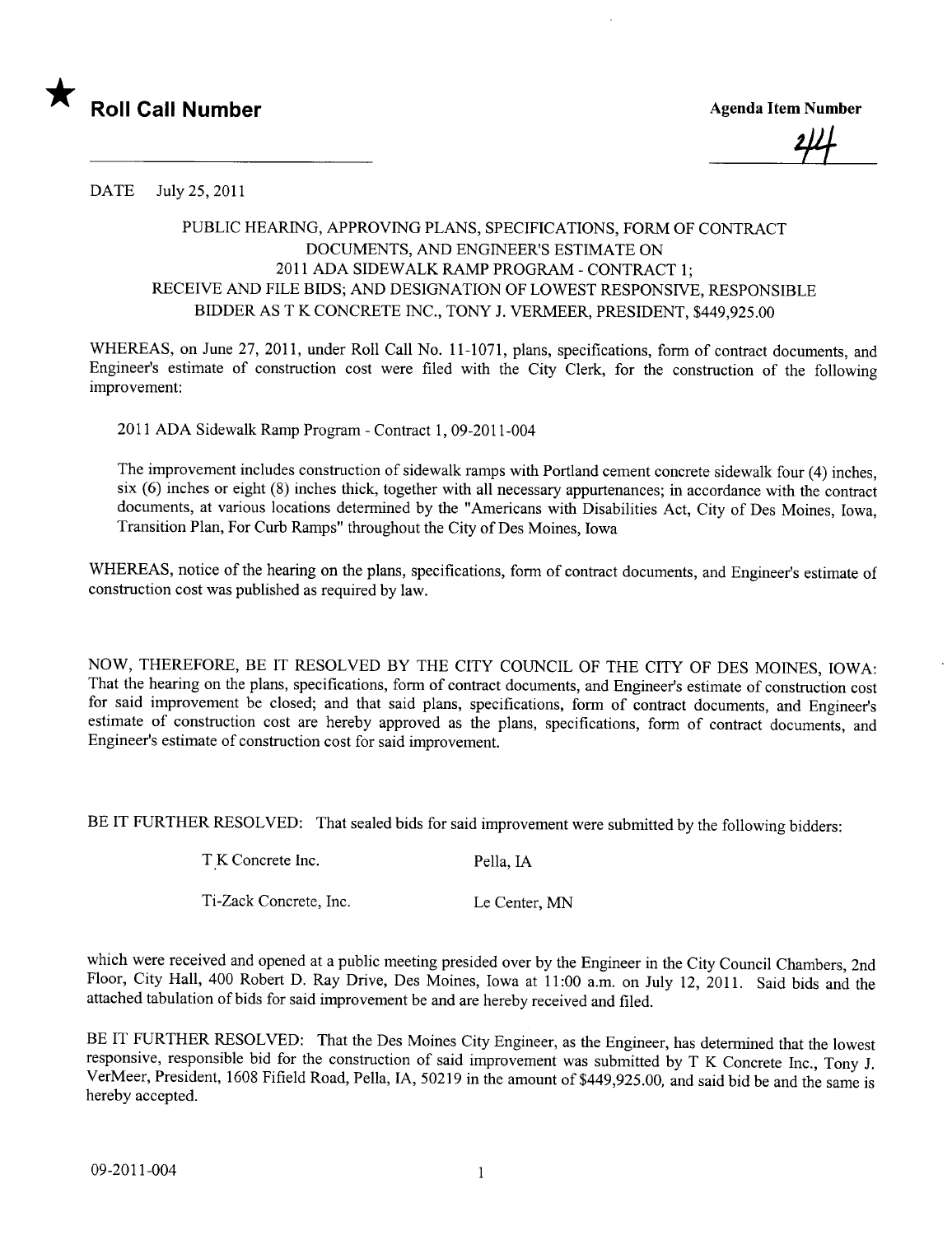

 $\perp$ 

DATE July 25,2011

BE IT FURTHER RESOLVED: That the bid security of the unsuccessful bidders be and is hereby authorized and directed to be returned.

BE IT FURTHER RESOLVED: That the Engineer is hereby directed to secure execution by the lowest responsible, responsive Bidder and its surety of the contract documents in the form heretofore approved by this Council; that the Engineer is directed to thereafter present said contract documents to this Council for approval and authorization to the Mayor to sign; and that no contract shall be deemed to exist between the City of Des Moines and said Bidder until said contract has been executed by the Bidder, and shall have been approved by this Council and executed by the Mayor and attested to by the City Clerk.

(City Council Communication Number  $\sqrt{1-492}$  attached.)

Moved by to adopt.

Kathleen Vanderpool Deputy City Attorney

FUNDS AVAILABLE<br>Patrillen l'anderpool by and

Des Moines Finance Director

Funding Source: 2011-2012 CIP, Page Street - 31, Sidewalks - ADA Compliance, SID095, G. O. Bonds

| <b>COUNCIL ACTION</b> | <b>YEAS</b> | <b>NAYS</b> | <b>PASS</b> | <b>ABSENT</b>   | I, Diane Rauh, City Clerk of said City Council, hereby     |
|-----------------------|-------------|-------------|-------------|-----------------|------------------------------------------------------------|
| <b>COWNIE</b>         |             |             |             |                 | certify that at a meeting of the City Council, held on the |
| <b>COLEMAN</b>        |             |             |             |                 | above date, among other proceedings the above was          |
| <b>GRIESS</b>         |             |             |             |                 | adopted.                                                   |
| <b>HENSLEY</b>        |             |             |             |                 |                                                            |
| <b>MAHAFFEY</b>       |             |             |             |                 | IN WITNESS WHEREOF, I have hereunto set my hand            |
| <b>MEYER</b>          |             |             |             |                 | and affixed my seal the day and year first above written.  |
| <b>MOORE</b>          |             |             |             |                 |                                                            |
| <b>TOTAL</b>          |             |             |             |                 |                                                            |
| <b>MOTION CARRIED</b> |             |             |             | <b>APPROVED</b> |                                                            |
|                       |             |             |             | Mayor           |                                                            |